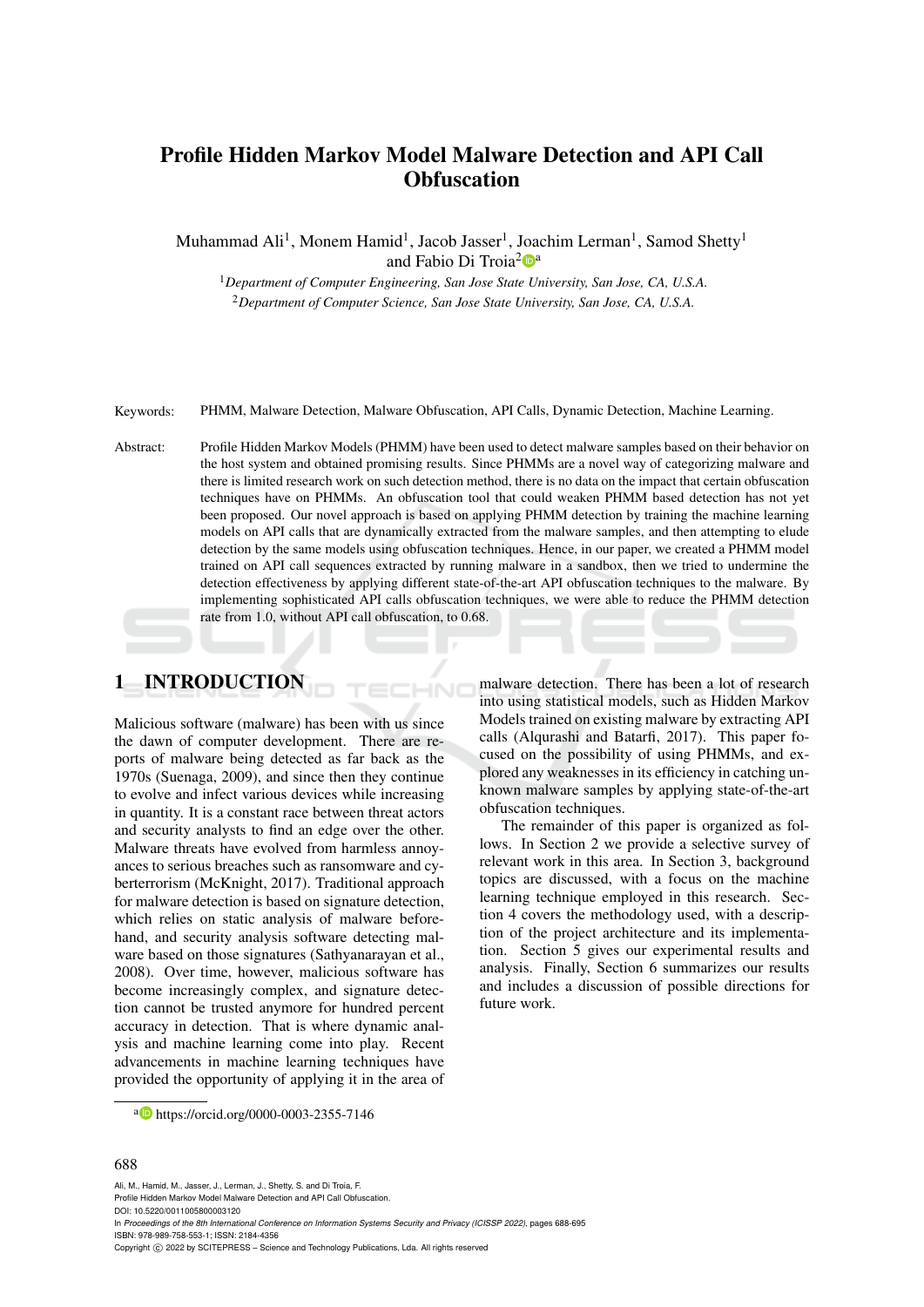## 2 RELATED WORK

Looking at the literature of malware detection, there are generally three approaches. The first is done by taking large surveys where the authors take broad known obfuscation techniques and compare them to detection methods currently deployed, such as in (You and Yim, 2010). The second approach is based on using new techniques in the field of malware detection, such as Profile Hidden Markov Models (PHMM) algorithms, and pairing them with currently known methods of analysis such as dynamic analysis (Alkhateeb, 2017), API calls and constructing birthmarks (Vemparala et al., 2016). These methods aid in trying to improve detection quality and create a more robust malware detection framework. The third approach taken by the literature is using malware detection as a baseline and applying novel techniques to obfuscate itself and escape detection, for example in (Srivastava et al., 2008). While the former approach provides a favorable overview of the state of current techniques, the latter two approaches to literature are in a sort of arms race. One side is trying to create methods to evade detection while the other side is creating methods to detect them. As it stands currently, there are many papers for obfuscation of a malware's signature, and there is substantial research for its detection. However, there is currently no research on how to obfuscate malware samples to hamper PHMM based detection. The majority of research work is broad and more surface level. It does not deepen into a technique, but rather it tests and measures a wide variety of techniques. Research is extensive for exactly how polymorphic and metamorphic malware uses techniques to modify itself in intelligent ways to evade detection at a high success rate (Singh and Singh, 2018). For example, they take certain types of evasion techniques commonly implemented by polymorphic and metamorphic malware, such as adding dead code, transposing code, or reordering subroutines (You and Yim, 2010). There is more research showing how there are already various techniques for malware detection, both static and dynamic to render common signature based detection obsolete, for example, the work in (Damodaran et al., 2017). This research mostly gives analysis on the arms race between malware detection and obfuscation, and provides good context and data to compare different methods of detection or obfuscation. There is also novel research being performed to evade detection. In fact, novel techniques such as conditional code obfuscation were developed and determined to evade state-of-the-art malware detection (Sharif et al., 2008). With new obfuscation schemes, new methods of detection are needed if malware can defeat

detection and can hide malicious behavior and activity. With novel obfuscation techniques being developed, there are also novel detection methods being researched, particularly by using bioinformatics tools to analyze and catch how malware evolves (Wadkar et al., 2020). There is research done for specific kinds of evasions of malware where the malware's behavior will change if it thinks it is being analyzed (Kirat and Vigna, 2015). Additionally, there is research being done with using PHMM for malware detection. PHMM is usually used for categorizing protein families, but it has been found to be very effective in catching and categorizing malware families. PHMM has been used to detect malware in many different ways. PHMM has been incorporated in malware detection by using dynamic birthmarks (Vemparala et al., 2016) and has been used to classify known malware (Pranamulia et al., 2017). While some research obtained high sensitivity scores, they had a high false positive rate as well. Newer research has been performed and reached high accuracy and confidence in detection with a very low false positive rate (Alipour and Ansari, 2020). PHMM has also been used in a variety of ways to tackle detection using static and dynamic forms of analysis such as analyzing system call sequences (Pranamulia et al., 2017), behavior based analysis (Ravi et al., 2013), static analysis based on opcode sequences (Alipour and Ansari, 2020), and using dynamic analysis techniques (Vemparala, 2015). In parallel, there is also a lot of research being achieved for extracting API calls and using those calls for malware analysis. PHMM in particular has also been shown to be robust on a variety of operating systems and successfully detects malware using API extractions on various platforms such as Android (Sasidharan and Thomas, 2021). Research has been done for static detection of malware based on the binary's executable (Fu et al., 2008). Furthermore, there has been plenty of work demonstrating efficacy in extracting API calls and being able to classify them based on API sequences (Uppal et al., 2014), or based on API call frequency (Garg and Yadav, 2019). These methods are often paired with machine learning and yield promising results. Combining this approach with PHMM has shown to be very efficacious for detecting malware. Malware detection using dynamic birthmarks and PHMM has been measured to be very effective by using a windows sandboxing tool called Buster Sandbox Analyzer(Buster, 2021) to dynamically extract API calls (Damodaran et al., 2017).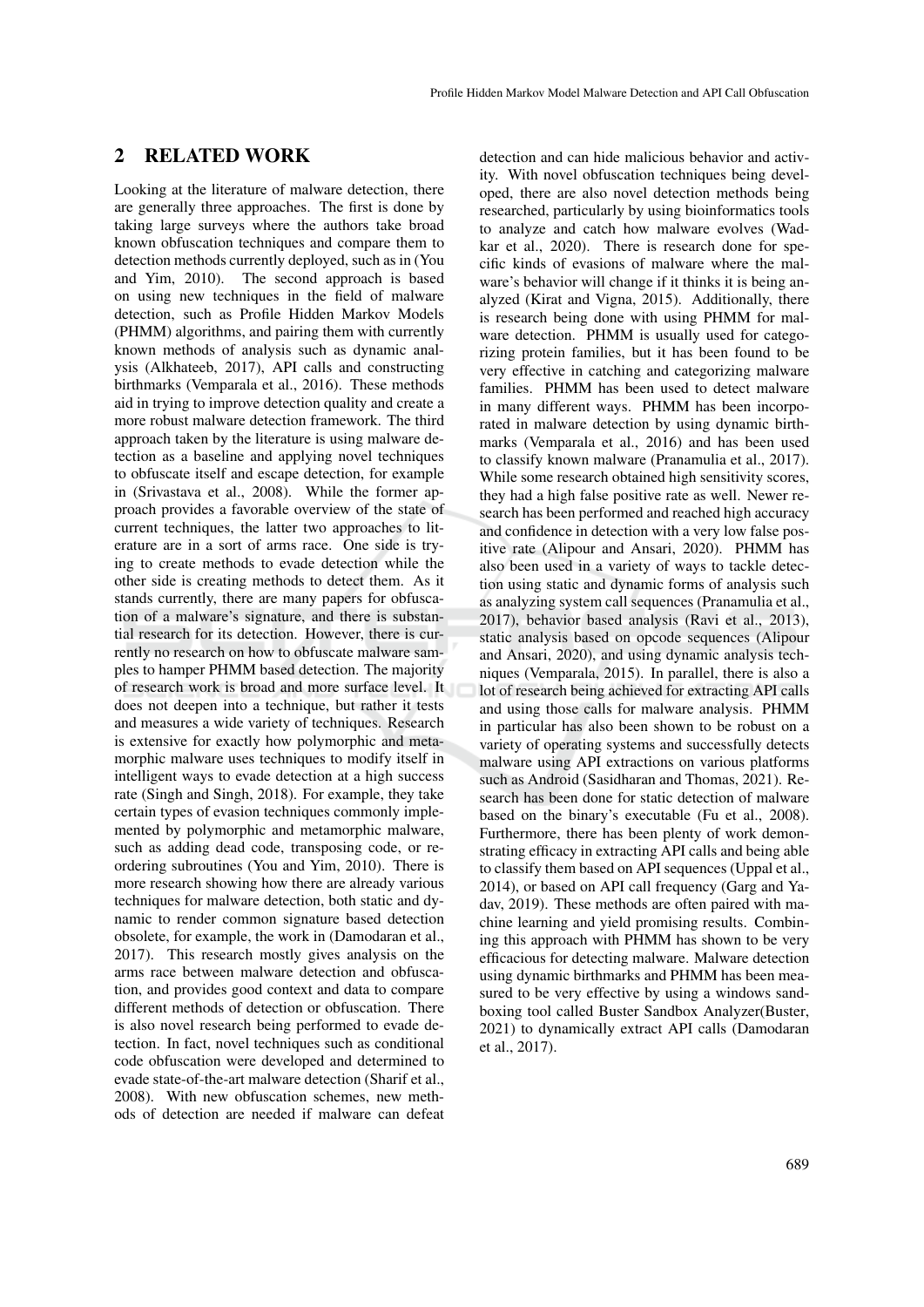## 3 BACKGROUND

In this Section, we briefly introduce the PHMM algorithm and the obfuscation techniques implemented in our experiments. A more detailed description of our implementation can be found in Section 4.

### 3.1 Profile Hidden Markov Model

Profile Hidden Markov Models (PHMMs) are probabilistic models that we used to train and test malware API calls. It could be seen as an advanced version of Hidden Markov Models (HMMs). In fact, one of the drawbacks of HMM is the Markov assumption, i.e. the current state depends only on the previous state. PHMMs, instead, uses positional information of sequences/symbols, and thereby gives a better fit for dynamic malware detection that looks at API calls being generated by malware (Stamp, 2017). PHMM algorithm is mainly based on two steps, that is, the pairwise alignment and the multiple sequence alignment (MSA). Pairwise alignment is a technique to align two sequences, where a substitution matrix and gap penalty function are used to align such sequences. In this paper, we used local alignment where two pairs are aligned locally using dynamic programming. MSA is generated from a collection of pairwise alignments. In this paper, we used Kruskal algorithm to construct a minimum spanning tree of pairwise alignments from highest scored pair to lowest sequence. Starting from the highest scoring pair, MSA is progressively aligned to include each sequence in every iteration. PHMM is then derived directly from MSA. More details about PHMM can be found in (Stamp, 2017), while implementation details followed in this paper are described more in in depth in Section 4.

### 3.2 Obfuscation Techniques

One of the obfuscation techniques that we implemented was to change the instructions after decompiling the malware samples, resulting in a change in the sample appearance while its core functionality stays unchanged. Our expectation was to get variable API logs with the changed instructions and, thus, hampering the dynamic detection based on such sequences. We also tested some existing state-of-the-art obfuscation tools, such as running malware files through Enigma Protector (The Enigma Protector Developers Team, 2021), which injects itself at the start of the code flow, and padding and copying API calls (Suenaga, 2009). Another tool that we tested was CallObfuscator (Mahmood, M., 2021). The tool works by replacing specific API calls in any of the DLLs in

windows API, while keeping the functionality of the original PE intact.

# 4 METHODOLOGY AND PROJECT ARCHITECTURE

Architecture for PHMM based malware detection has multiple set-ups involving different subsystems for API call logs collections, deriving PHMM, and training and testing the models. Architecture is modularized into subsystems with different set-ups. Each subsystem is responsible for its function. Here, we see a brief description of each.

- API Logs Collector. This set-up leverages Sandboxie and Buster Sandbox Analyzer to collect API call logs from malware and application execution.
- Derive PHMM. API call logs collected by the above set-up are translated into sequences. These sequences are used to generate pairwise alignments and MSA. PHMM is then derived from MSA to be trained.
- Train and Test PHMM. This system trains the PHMM using API call sequences belonging to various malware families. Once trained, we test the model against other malware and application API call sequences.
- Obfuscate to Avoid Detection. In order to test PHMM efficiency and how effective it is at dynamic analysis of suspected malware samples, it is suggested to explore relevant obfuscation techniques and attempt to defeat the trained ML model that was developed.

A depiction of this architecture is given in Figure 1.

#### 4.1 Implementation

In a Windows 10 virtual machine, we installed Buster Sandbox Analyzer and Sandboxie Classic (Sandboxie, 2021). On every new boot of the VM, we made sure to disable Windows Real-time protection as this would unintentionally delete malware test files in the operating system. This can cause issues if tested malware files are deleted, since our malware files come pre-packaged and compressed. Under "C:\Windows\Sandboxie.ini", we added the following configurations for a chosen sandbox:

InjectDll=[path to bsa's logapi32.dll] InjectDll=[path to bsa's logapi64.dll] OpenWinClass=TFormBSA NotifyDirectDiskAccess=y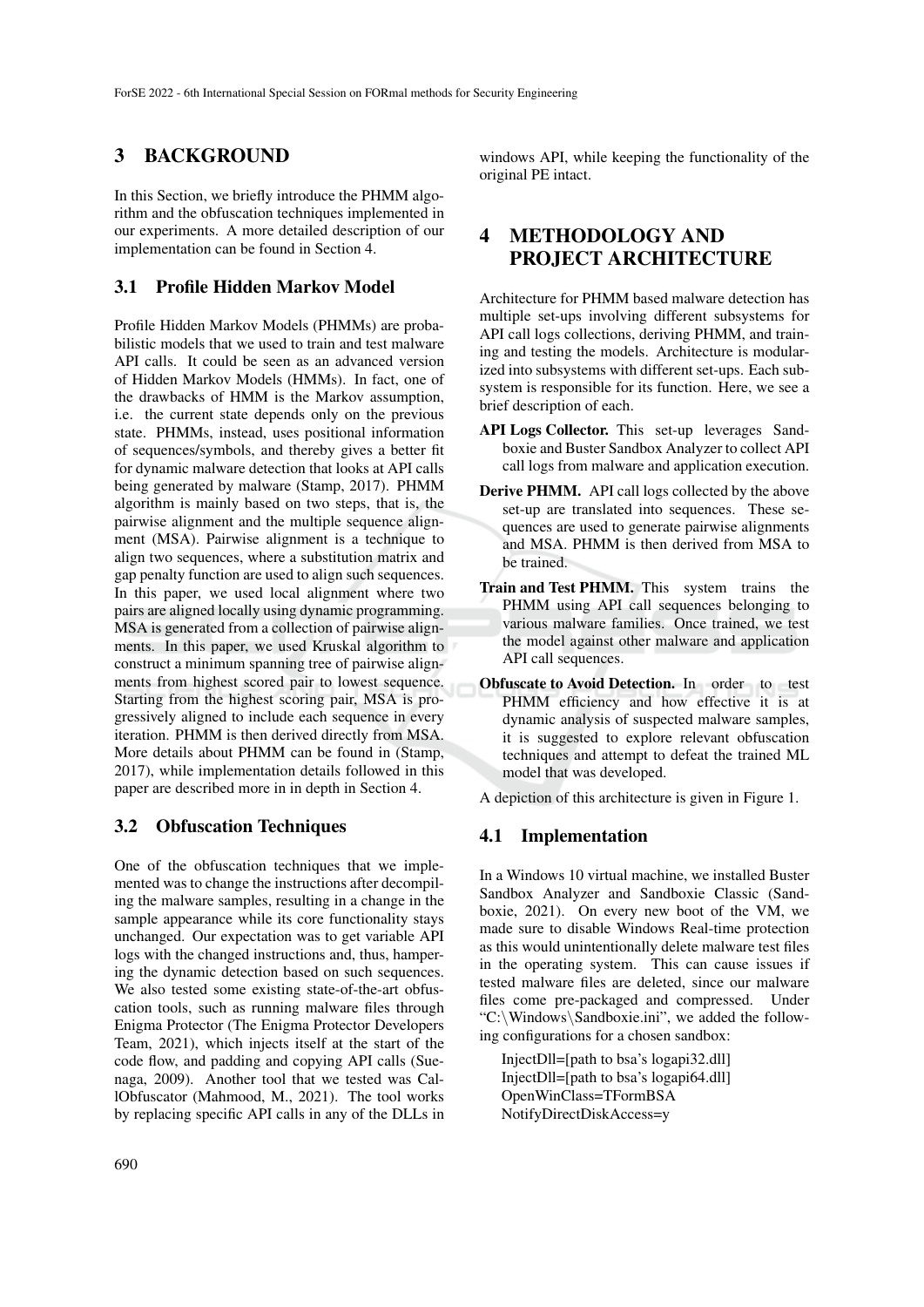

Then, we started Buster Sandbox Analyzer (BSA) and selected the Sandboxie folder containing the malware samples. We allowed the malware to run and, when it completed its execution, the malware log APIs was produced in the "Reports" directory in a file called "LOG API.txt". A script was created to run BSA on a whole directory of applications.

After collecting API data on the malware families, we took the 36 most common API calls and assigned them an alphanumeric character. All other less common API calls where given the "\*" character. The value 36 is the optimal number of most common API calls based on the work in (Vemparala et al., 2016). In fact, the top 36 API calls constitute more than the 99.8% of the total API calls for each family tested. A python script was implemented to convert the API logs generated from the Log API collection step to its corresponding character, then a shell script was used to convert all log files into a sequence file for a given malware family. Another Python program was written to generate the sequences from API call logs.

#### 4.1.1 Pairwise Alignment

MSA Pairwise Alignment is a method of aligning sequences. This is a first step in generating MSA. For analyzing the performance of PHMM against different malware families, we generated an MSA for each malware family and a consolidated MSA representing all malware families. From the API log sequences generated by the script above, we shortlisted 10 sequences belonging to each malware family. Every pair of sequences was aligned locally with the score. We used a substitution matrix with a match having score of 10 and no-match having score of - 10. We used a linear gap penalty function where "-" in the initial gap and extension of gap had the same penalty of -5. A python script and the Biopython library (Biopython, 2021) were used to align sequences as mentioned above. Biopython has a "pairwise2" module that has various functions that help in aligning the sequences. Based on the score associated with each pair, a minimum spanning tree is constructed with the highest scoring pair at the top. Each pair was translated into edges, and Kruskal algorithm was used to derive the highest performing minimum spanning tree. Nine pairs representing all 10 sequences were formed. A Multiple Sequence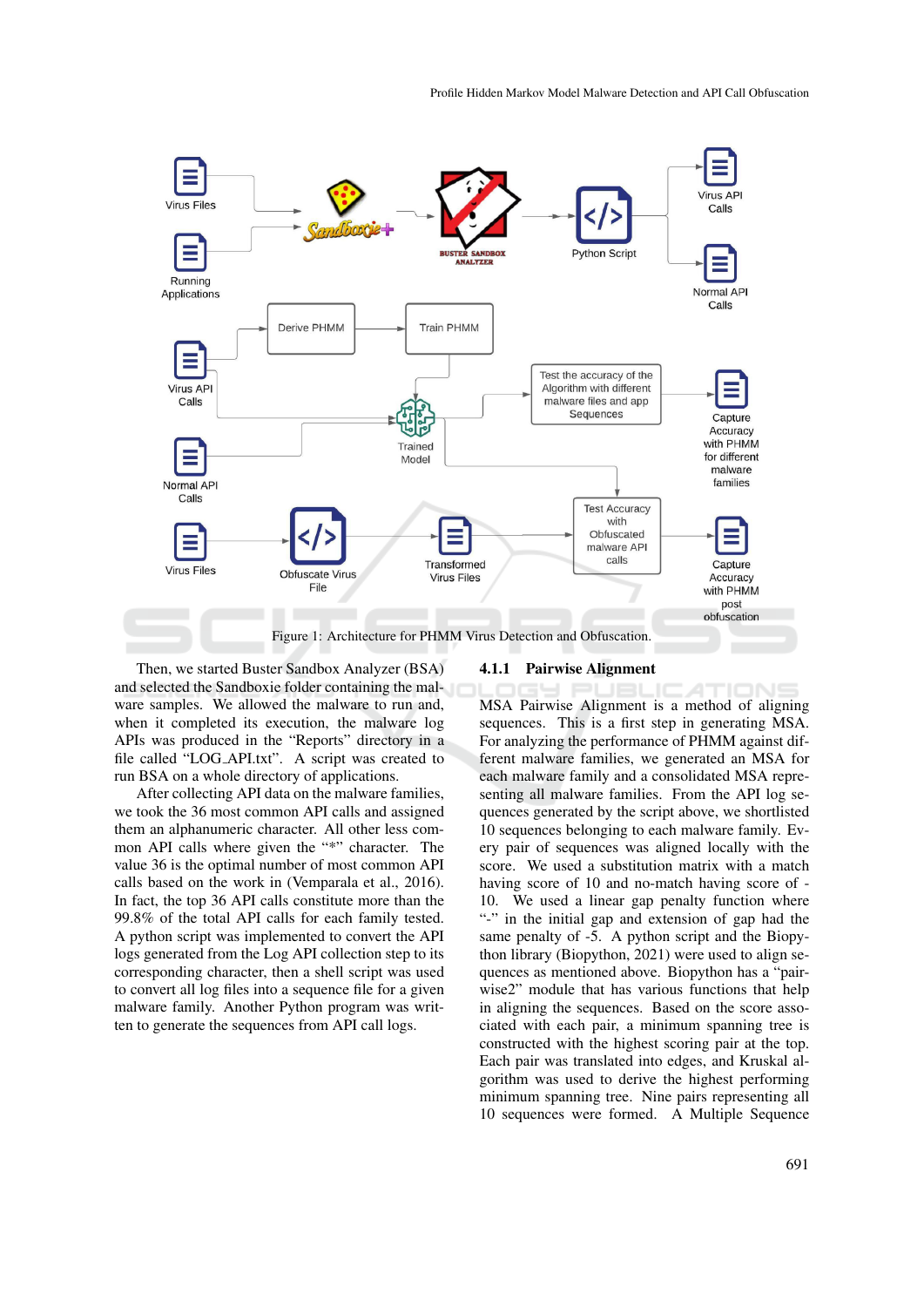Alignment (MSA) is constructed by implementing the Feng-Doolittle algorithm with progressive alignment of sequences. We followed the method explained in (Attaluri et al., 2009). In this method, alignment is accomplished in the order dictated by pairwise alignments in a minimum spanning tree. MSA is iteratively constructed with the highest scoring pair being the first to be added. Each pair is then progressively added to MSA, each time aligning the sequences. Figure 2 depicts the process to generate MSA.

This program outputs a "malware\_family\_msa.txt" file that will have an MSA which is going to be used to derive PHMM and training the model. More precisely, once we had MSA for each malware family, we loaded these MSAs into R. We used the aphid library (RDocumentation, 2021) to derive PHMM. PHMM was derived with residues consisting of alphanumeric characters (A-Z, 0-9) and an asterisk (\*). The *k* value of 2 was chosen. Once PHMM was derived, it was trained using the BaumWelch algorithm. More than 600 malware samples were used to train this model. This trained model was saved onto the disk for future use to test malware detection. The PHMM model that was trained above was used for malware detection. We had separate test data consisting of more than 150 malware samples used to obtain metrics on the performance of the model. Forward algorithm (Stamp, 2017) was used to test the model against these samples. The algorithm returned the probability score. We also tested the model against the application logs and noted down the probability score. Later, both the results were fed into an AUC function to get the AUC score. Details on AUC score and the performance of the PHMM model can be found in Section 5. The code used in this research can be accessed at (Ali et al., 2021b) and (Ali et al., 2021a).

### 4.2 Dataset

The dataset is made of five families, that is, ZeroAccess, Zbot, Harebot, Trojan, and Winwebsec, for a total of 730 malware files split among the such families, plus 40 benign applications. To train the models, 600 malware samples are used, while the rest of the malicious files plus the benign samples are used for testing. The malware samples are part of the Malicia project (IMDEA Software Istitute, 2013).

## 5 EXPERIMENTS AND RESULTS

In this Section, we describe the experiments accomplished in this research. These experiments are based on three different ways to obfuscate API calls, to which we applied a trained PHMM model to quantify its ability to detect the obfuscated samples.

In the first experiment, we used a disassembler tool to explore compiled executables files (malware). This helped us in opening files, disassembly, and reading the code (assembly code). After decompiling the malware sample, instructions were added randomly at different places in the decompiled. The goal was to confirm that adding instructions would not change the API calls sequence. After recompiling a malware sample with additional instructions at different points, we ran the same sample in Sandboxie and captured the API logs via BSA. We confirmed that there was no change in the actual API call log for those obfuscated samples. This proved that obfuscating the code by changing the list of instructions does not affect the sequence of API calls.

In the second experiment, we swapped certain API calls with others in the Windows DLL IAT (Mahmood, M., 2021) with similar ones, thus to not alter the original behavior of the program. Hence, we modified the virus files so that the sequence of API calls when logged through BSA would change considerably. First we ran an unmodified malware file through BSA to capture the API call sequence. Next, we ran the dump to obtain the API calls list without obfuscation. Next, we chose an API call to swap, and modified the PE. Lastly, we reran the unmodified file through BSA to obtain the new obfuscated API call sequence. The resulting "API LOG" was then rerun through a sequence mapping script, and the sequence was tested against the trained malware detection model to observe the result. The model was trained on the non-obfuscated version of the samples. What we observed was that such API modifications did not change the sequence enough to avoid detection, and dropped further obfuscation efforts through this tool. The results of this last experiment are shown in Figure 3, 4, 5, 6, and 7 for, respectively, Zeroaccess, Zbot, Winwebsec, Trojan, and Harebot family. In Figure 8, instead, we see the results of our multiclass classification experiment with all such families. Performance of the PHMM model is measured by drawing the ROC curve and measuring the area under it. PHMM performance is significantly better in malware families like Zeroaccess, Zbot, and Winwebsec (1.0, 0.97, and 0.95 AUC, respectively) compared to Trojan (0.82 AUC), that is the only family that has been affected considerably by the tested ob-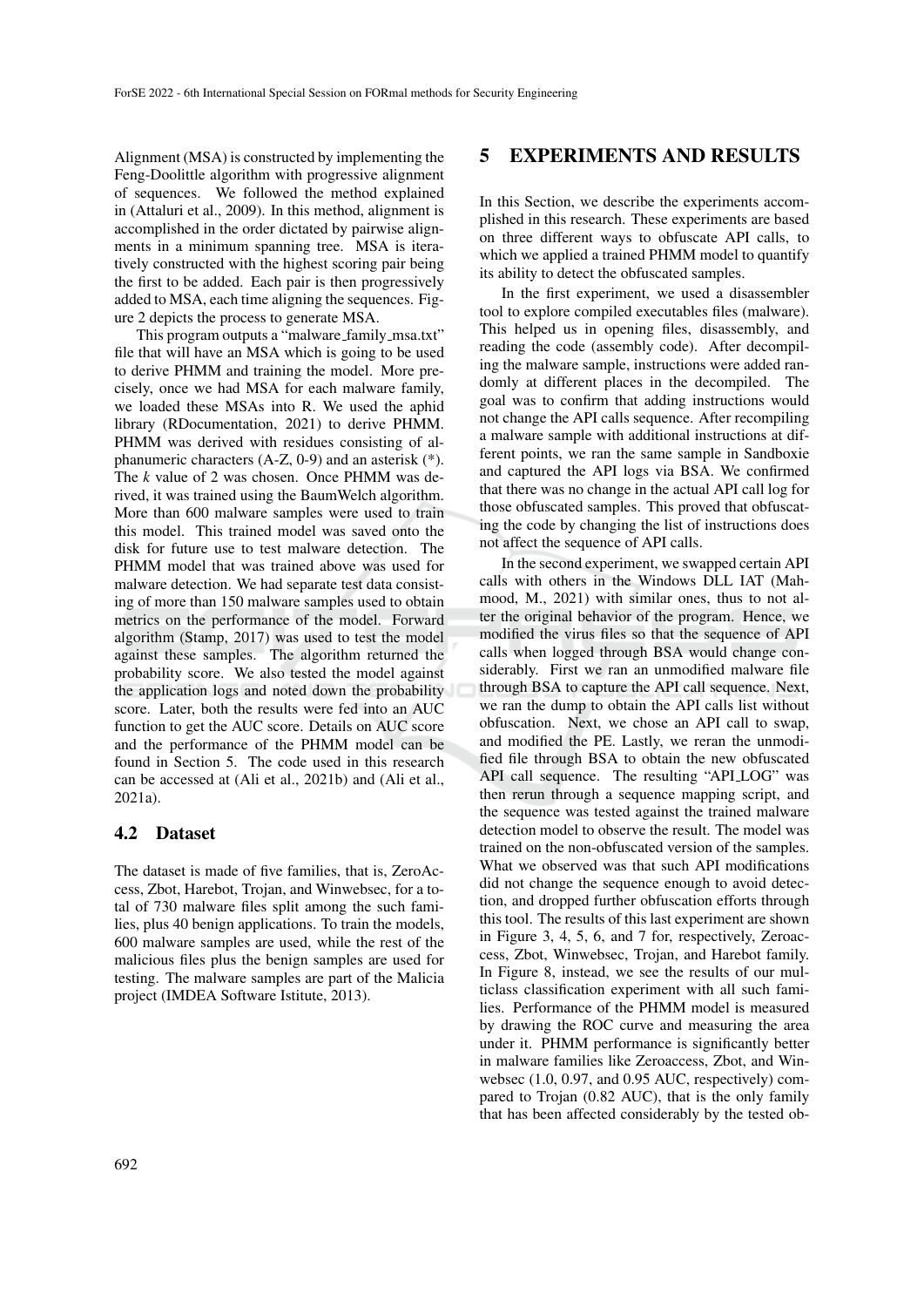

Figure 2: Generating MSA.

fuscation technique. As a mean of comparison, we ran our model against the non-obfuscated version of the malware samples. The results obtained were all compatible to the work in (Vemparala et al., 2016), with a consistent 1.0 AUC for all the families. A summary of this experiment is given in Table 1.

In the third experiment, we attempted different techniques for obfuscation using callObfuscator, manually changing DLL instructions, and enigmaProtector. Out of all the various techniques, obfuscation achieved using enigmaProtector resulted in significant reduction of the AUC score when we utilized the API call logs from the obfuscated malware. Figure 9 shows the ROC curve for our multiclass experiment with obfuscated malware via enigmaProtector, which significantly reduced the AUC score from 0.92 (swapping the API calls with alternative ones) to 0.68.



Figure 3: ROC curve for Zeroaccess family.

## 6 CONCLUSIONS

There is no evidence in literature of the influence of obfuscation strategies to evade PHMM-based malware detection. The potential shortcomings of PHMM-based detection, as well as how to circumvent detection, were yet to be proved using an ob-



EPI Figure 5: ROC curve for Winwebsec family.

 $0.4$ 

 $0.2$ 

 $\tilde{a}$ 



 $\frac{1}{10}$ 

 $0.8$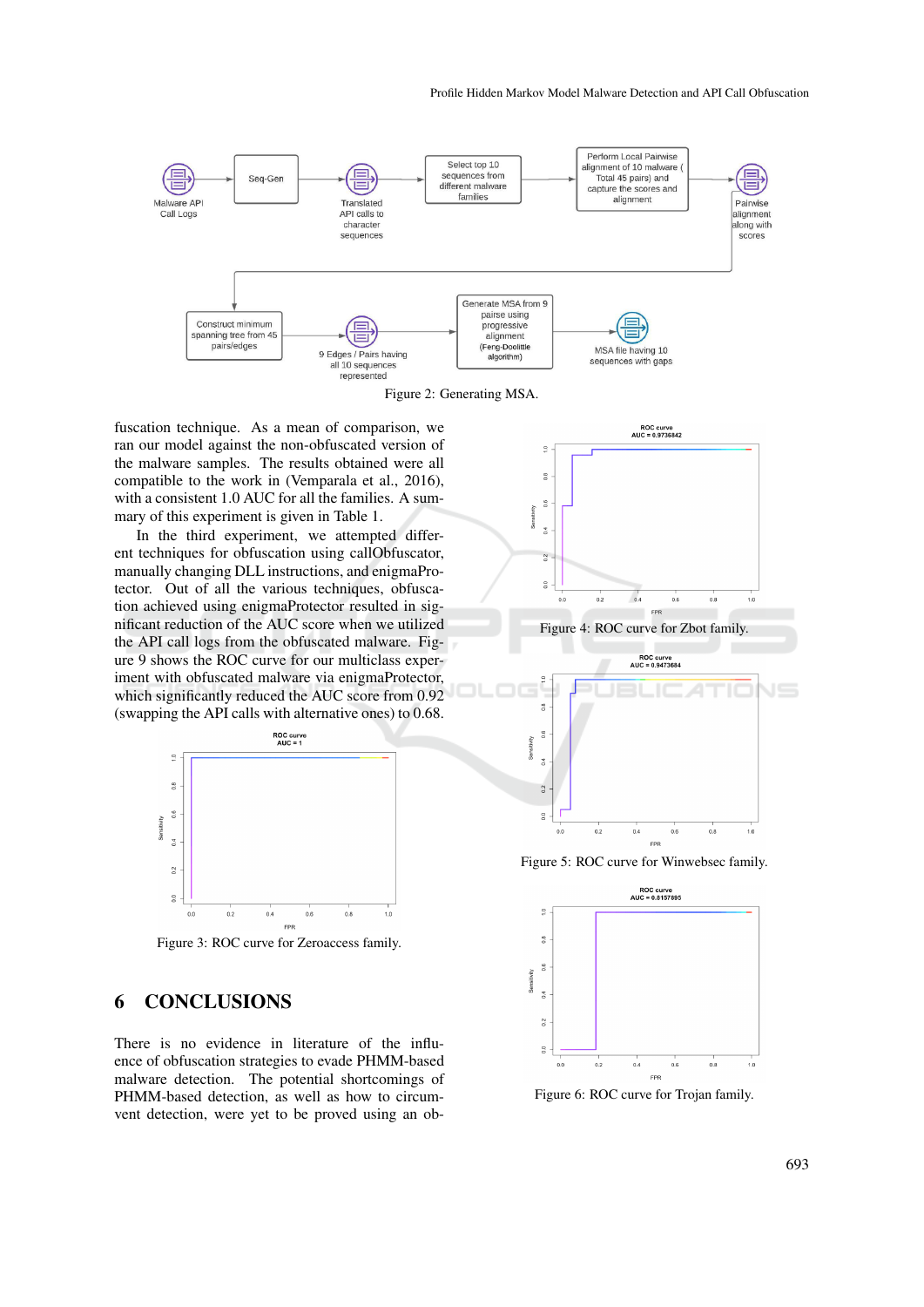| Malware Family    | AUC Score (obfuscated<br>with enigmaProtector) | AUC Score (obfuscated)<br>with API swapping) | AUC Score (non-obfuscated) |
|-------------------|------------------------------------------------|----------------------------------------------|----------------------------|
| <b>ZeroAccess</b> | 0.77                                           | 1.0                                          |                            |
| Winwebsec         | 0.95                                           | 0.95                                         |                            |
| <b>Z</b> bot      | 0.53                                           | 0.97                                         |                            |
| Harebot           | 0.79                                           | 0.92                                         |                            |
| Trojan            | 0.61                                           | 0.82                                         |                            |
| <b>Multiclass</b> | 0.68                                           | 0.92                                         |                            |
|                   |                                                |                                              |                            |

Table 1: Malware Family AUC Scores.



Figure 7: ROC curve for Harebot family.



Figure 8: ROC curve for our multiclass experiment.



Figure 9: ROC curve after obfuscating the samples with enigmaProtector (multiclass).

fuscation tool. It is possible, in theory, to build machine learning models based on API calls collected from known malware samples, and then use malware obfuscation to evade detection by the same models. To test this strategy, we used PHMM to detect different malware families based on the API calls, and then tried a few state-of-the-art obfuscation techniques to evade detection. We used a tool called enigmaProtector which uses padded and copied API obfuscation, we decompiled the samples, added dummy instructions (such as NOPs) at different places within each sample, and then re-compiled the modified samples so that we could run it using our model. Finally, we tried modifying the malware executables with CallObfuscator which modifies the Import Address Table. We did not obtained much success with NOPs and CallObfuscator, however, by using enigmaProtector we got positive results in terms of evading detection. In fact, it reduced the AUC score from 0.92 to 0.68 which shows moderate effectiveness to evading detection from PHMMs.

Further research would include scripting custom malware obfuscation techniques such as dead code insertion, instruction changes, substitution, and padding to observe their effect on the list of API calls. Furthermore, utilizing additional malware families to observe the AUC resuls would be beneficial, also, observing the accuracy of the classification by integrating the dataset with both benign and malicious programs. Finally, expanding the feature set by extracting API calls both dynamically and statically, with the introduction of additional features to oppose the effect of enigmaProtector on the PHMM model.

### REFERENCES

Ali, M., Hamid, M., Jasser, J., Lerman, J., Shetty, S., and Di Troia, F. (2021a). Malware-trainingdetection. https://github.com/SJSU-PHMM/